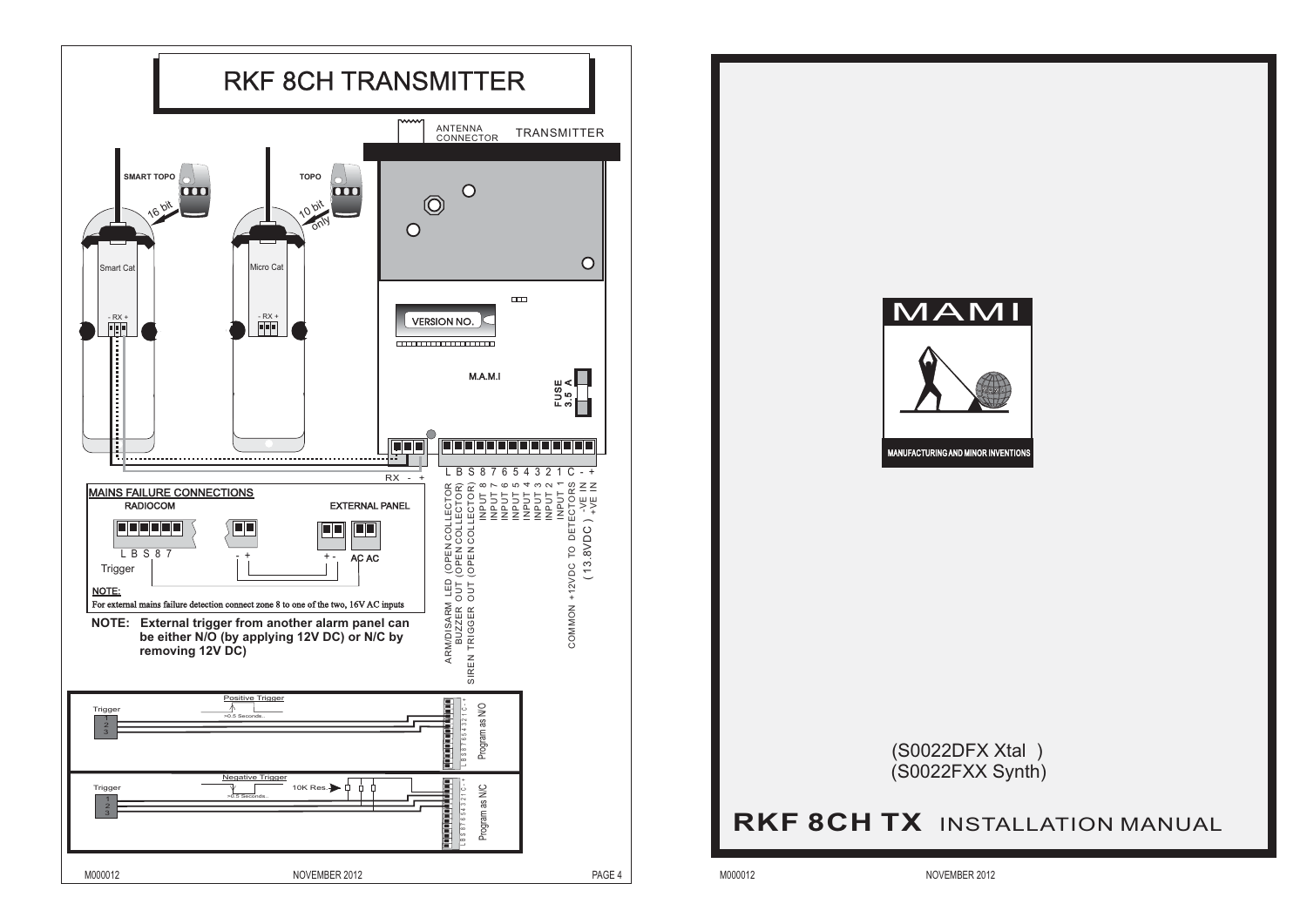

|                                                                                                                                  |                     |                                                      |                                                    |                                                              |                                                    | PROGRAMMING THE ZONES OPTION REGISTERS | З                                                | ТO                                                                                     |
|----------------------------------------------------------------------------------------------------------------------------------|---------------------|------------------------------------------------------|----------------------------------------------------|--------------------------------------------------------------|----------------------------------------------------|----------------------------------------|--------------------------------------------------|----------------------------------------------------------------------------------------|
| DATA IS ENTERED FROM LEFT TO RIGHT. THE FACTORY DEFAULT SETTINGS ARE GIVEN BELOW THE OPTIONS<br><b>REGISTER</b>                  |                     |                                                      |                                                    | ZONE NUMBER                                                  |                                                    |                                        |                                                  | WHAT TO ENTER                                                                          |
| <b>INPUT</b><br><b>INVERT</b>                                                                                                    | $3 \sigma$          | 1<br>2<br>1                                          | з<br>4<br>1                                        | 5<br>6<br>1<br>1                                             | 7<br>1                                             | 8<br>1                                 |                                                  | 1 = INPUT IS NORMALLY CLOSED<br>0 = INPUT IS NORMALLY OPEN<br>FACTORY DEFAULTS         |
| INPUT DETECT<br>TIME                                                                                                             | $\overline{4}$      | $\circ$<br>o                                         |                                                    | $\circ$                                                      | $\overline{\mathbf{o}}$                            | $\overline{\mathbf{o}}$                |                                                  | 1 = 15 SECOND DETECTION TIME<br>0 = 0.5 SECOND DETECTION TIME<br>FACTORY DEFAULTS      |
| <b>INPUT SIREN</b><br><b>REQUEST</b>                                                                                             | $\overline{5}$      |                                                      |                                                    |                                                              |                                                    |                                        |                                                  | 1 = INPUT WILL ACTIVATE SIREN<br>0 = INPUT WILL NOT ACTIVATE SIREN<br>FACTORY DEFAULTS |
| OPEN/CLOSE<br><b>REPORT</b>                                                                                                      | [6]                 | $\overline{\mathbf{o}}$<br>$\Omega$                  | $\overline{\mathbf{o}}$<br>$\overline{\mathbf{o}}$ | $\overline{0}$<br>$\overline{0}$                             | $\overline{\mathbf{o}}$                            | $\overline{\mathbf{o}}$                |                                                  | 1 = INPUT WILL REPORT "OPEN/CLOSE"<br>0 = NO REPORT<br>FACTORY DEFAULTS                |
| ALARM/RESTORE<br><b>REPORT</b>                                                                                                   | <b>7</b>            | $\overline{\mathbf{o}}$<br>$\overline{\mathbf{o}}$   | $\overline{\mathbf{o}}$<br>$\overline{\mathbf{o}}$ | $\overline{\mathbf{o}}$<br>ō                                 | $\overline{\mathbf{o}}$                            | $\overline{\mathbf{o}}$                | $0 = NO$ REPORT                                  | 1 = INPUT WILL REPORT "ALARM/RESTORE"<br><b>EACTORY DEFAULTS</b>                       |
| PROGRAMMING THE IDENTIFICATION                                                                                                   |                     |                                                      |                                                    |                                                              | <b>REGISTERS</b>                                   |                                        |                                                  | &                                                                                      |
| CODE<br>I.D.<br><b>TRANSMITTER OR</b><br>TEL. COMMUNICATOR C                                                                     | OF                  | THE                                                  |                                                    | 1<br>2<br>$\circ$                                            | з<br>4<br>$\circ$<br>$\circ$                       | ENTER A 4-DIGIT NUMBER.                | FACTORY DEFAULTS                                 |                                                                                        |
| ONLY<br>$\mathbf{a}$<br>RECEIVER FOR REMOTE CONTROL.                                                                             | 2                   | WHEN USING RADIO OR TEL<br>З<br>5<br>4               | 7<br>6                                             | 8<br>9                                                       | 10<br>11                                           | 12<br>13                               | 14<br>15                                         | COMMUNICATORS WITH UHF SMART CAT<br>16                                                 |
| <b>DIP-SWITCH [D]</b><br><b>CODING</b>                                                                                           |                     |                                                      |                                                    |                                                              |                                                    |                                        |                                                  | $\begin{array}{c} 1 = 'ON' \\ 0 = 'OFF' \end{array}$<br>4<br>FACTORY DEFAULTS          |
| ONLY WHEN USING RADIO OR TEL. COMMUNICATORS<br>WITH BUILT-IN UHF RECEIVER FOR REMOTE CONTROL.<br>ONLY<br>e.<br><b>DIP-SWITCH</b> |                     | 1<br>2                                               | З<br>4                                             | 5<br>6                                                       | 7<br>8                                             | 9<br>10                                | $0 = \frac{1}{10}$ OFF                           | BITS 5 TO 10 MUST<br>MATCH USER                                                        |
| <b>CODING</b>                                                                                                                    | Dï                  | $\boldsymbol{o}$<br>o                                |                                                    |                                                              |                                                    |                                        |                                                  | <b>FACTORY DEFAULTS</b>                                                                |
|                                                                                                                                  |                     |                                                      |                                                    |                                                              |                                                    |                                        |                                                  |                                                                                        |
|                                                                                                                                  |                     |                                                      |                                                    |                                                              |                                                    |                                        |                                                  |                                                                                        |
| RESET TO FACTORY DEFAULTS: HOLD KEY                                                                                              |                     |                                                      |                                                    |                                                              |                                                    | <b>UNTIL</b>                           | $\left \boldsymbol{\mathsf{\mathsf{E}}}\right $  |                                                                                        |
| PROGRAMMING THE EXTENDED OPTION REGISTERS FOR EACH ZONE                                                                          |                     |                                                      |                                                    |                                                              |                                                    |                                        |                                                  | <b>IS DISPLAYED</b>                                                                    |
|                                                                                                                                  |                     |                                                      |                                                    |                                                              |                                                    |                                        |                                                  |                                                                                        |
| ARMED/DISARMED<br><b>INPUTS</b>                                                                                                  |                     | 2<br>1                                               | 3<br>4                                             | 5<br>6                                                       | 8<br>7                                             |                                        |                                                  |                                                                                        |
| U<br>24HRS (EMERGENCY)                                                                                                           | $\mathbf{1}$        | $\overline{\mathbf{0}}$<br>$\mathbf 0$<br>1<br>2     | $\mathbf 0$<br>$\mathbf 0$<br>3<br>4               | $\mathbf 0$<br>0<br>5<br>6                                   | $\overline{\mathfrak{o}}$<br>$\mathbf 0$<br>8<br>7 |                                        | FACTORY DEFAULTS                                 | 1 = INPUT CAN BE ARMED OR DISARMED<br>0 = INPUT IS DISABLED                            |
| <b>INPUTS</b>                                                                                                                    | 5                   | $\overline{\mathbf{0}}$<br>$\mathbf 0$               | $\mathbf 0$<br>$\mathbf 0$                         | $\overline{\mathbf{0}}$<br>$\overline{\mathbf{0}}$           | $\overline{\mathfrak{o}}$<br>۱o                    |                                        | 0 = INPUT IS DISABLED<br><b>FACTORY DEFAULTS</b> | 1 = INPUT IS ALWAYS ACTIVE (24 HRS)                                                    |
| <b>INPUTS REQUIRING</b>                                                                                                          |                     | 1<br>2                                               | 3<br>4                                             | 5<br>6                                                       | 7<br>8                                             |                                        |                                                  | 1 = INPUT WITH ENTRY DELAY<br>0 = INPUT WITH NO ENTRY DELAY                            |
| ENTRY DELAY 0 6<br>VALUE IN SECONDS OF                                                                                           |                     | 0<br>0<br>1<br>2                                     | 0<br>0<br>3<br>4                                   | $\overline{\mathbf{0}}$<br>$\overline{\mathbf{0}}$<br>5<br>6 | $\overline{\mathbf{0}}$<br>0<br>7                  | 8                                      | FACTORY DEFAULTS                                 |                                                                                        |
| <b>ENTRY DELAY</b>                                                                                                               |                     | $\overline{\mathfrak{o}}$<br>$\overline{\mathbf{0}}$ | $\overline{1}$<br>$\overline{\mathbf{0}}$          | $\overline{1}$<br>$\overline{\mathbf{0}}$                    | $\overline{\mathbf{0}}$<br>0                       |                                        | (USE BINARY TABLE)                               | VALUE IN SECONDS OF ENTRY DELAY<br>FACTORY DEFAULTS (20 SEC)                           |
| <b>AUTO TEST INTERVAL</b><br>(IN HRS)<br>$\Omega$                                                                                | $\lfloor 8 \rfloor$ | 1<br>2<br>$\overline{\mathbf{0}}$<br>$\mathbf 0$     | 3<br>4<br>0<br>0                                   | 5<br>6<br>1<br>1.                                            | 8<br>7<br>0                                        | $\mathbf{0}$                           | BETWEEN SELF TESTS                               | VALUE IN HOURS OF INTERVAL<br>FACTORY DEFAULTS (48HRS)                                 |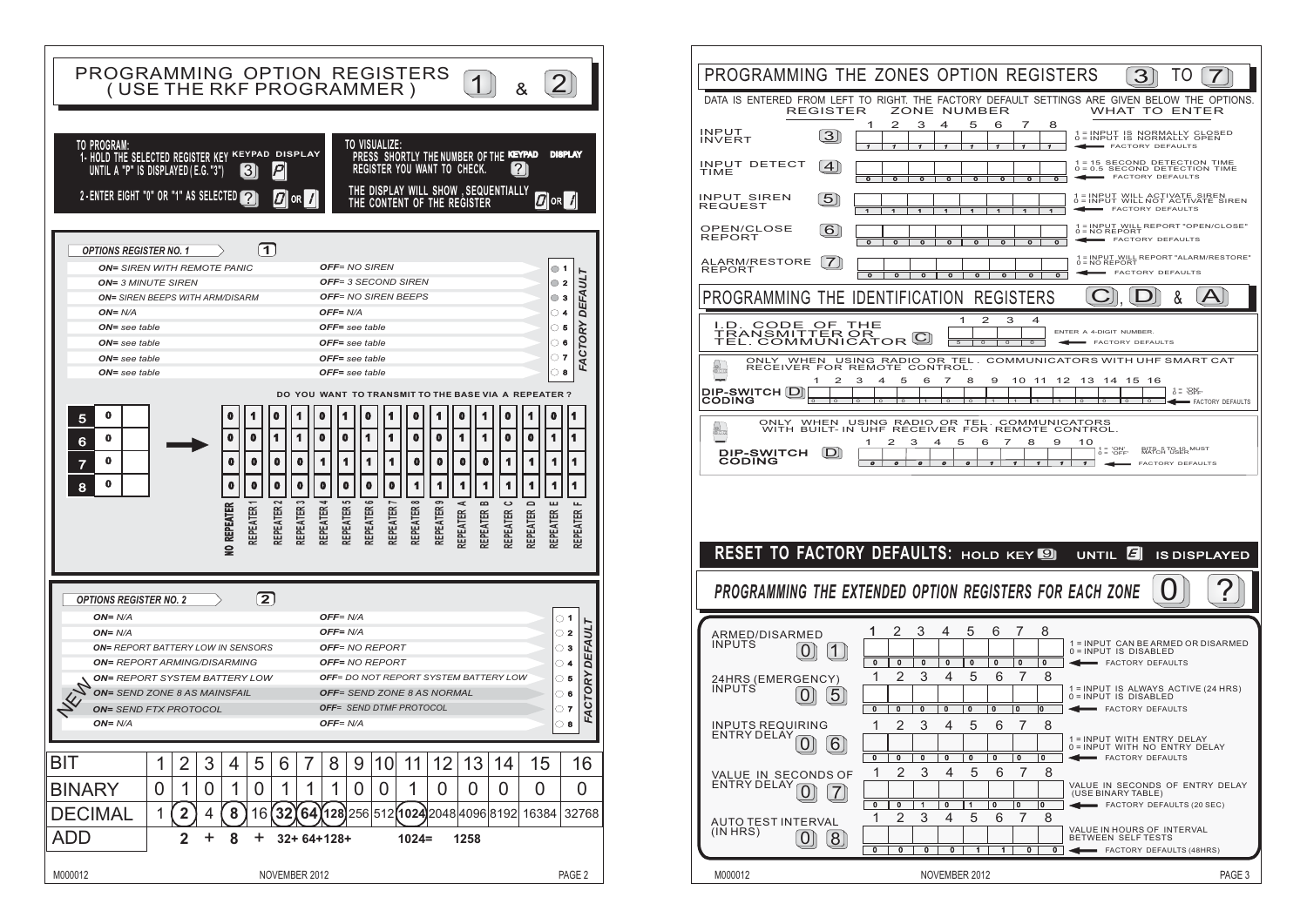

## RKF 4CH TRANSMITTER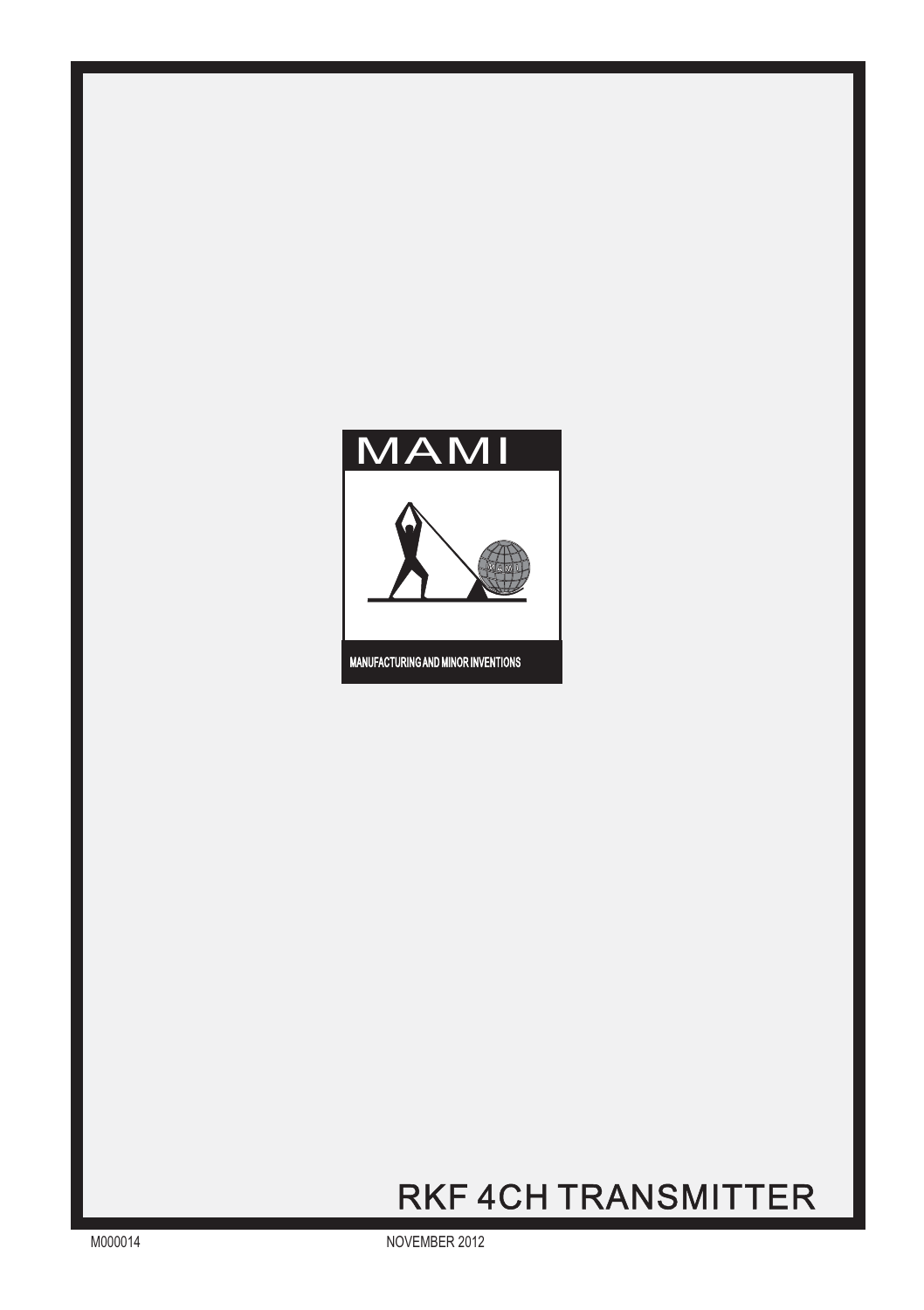# *RKF T4*

The "RKF T4" is a microprocessor based RADIO TRANSMITTER. It is designed to perform the functions associated with the monitoring of alarm conditions and subsequent transmission to a CONTROL ROOM FOR ALARM MONITORING .

Following are the features that make the "RKF T4 " the most versatile , efficient and innovative RADIO LINK in the security market:

- 1 Four 24Hr hard wired PROGRAMMABLE INPUTS.
- 2 Silent RADIO Remote PANIC button
- 3 -Sends the conditions of all 4 inputs when any of the INPUTS are triggered.
- 4 All INPUTS are programmable to suit special installation requirements.
- 5 Subscriber code and options fully programmable by the installer by making use of the M.A.M.I

SPRO1 PROGRAMMER

- 6 **EEPROM** memory for retention of options and code selections during "power-down".
- 7 Programmable to send a **"check-in"** transmission between 1 to 250 hours.
- 8 Programmable System Battery Low.
- 9 Inputs can be triggered by either a positive or negative signal.

A REMOTE PANIC BUTTON is available with the addition of the Microcat Receiver..

For complete flexibility the four wired inputs may be programmed to send a transmission whenever one of the following conditions occurs:

1.a) - When the external circuit is opened (**Normally Closed circuit**)

1.b) - When the external circuit is closed (**Normally Open circuit)**

1.c) - Both when the external circuit is being **opened and closed**.

**For example : You may require that the particular** c**ircuit calls the control room both when an alarm occurs and when it is restored, or that a particu**l**ar circuit calls the control room both when a doo**r **is opened or closed.**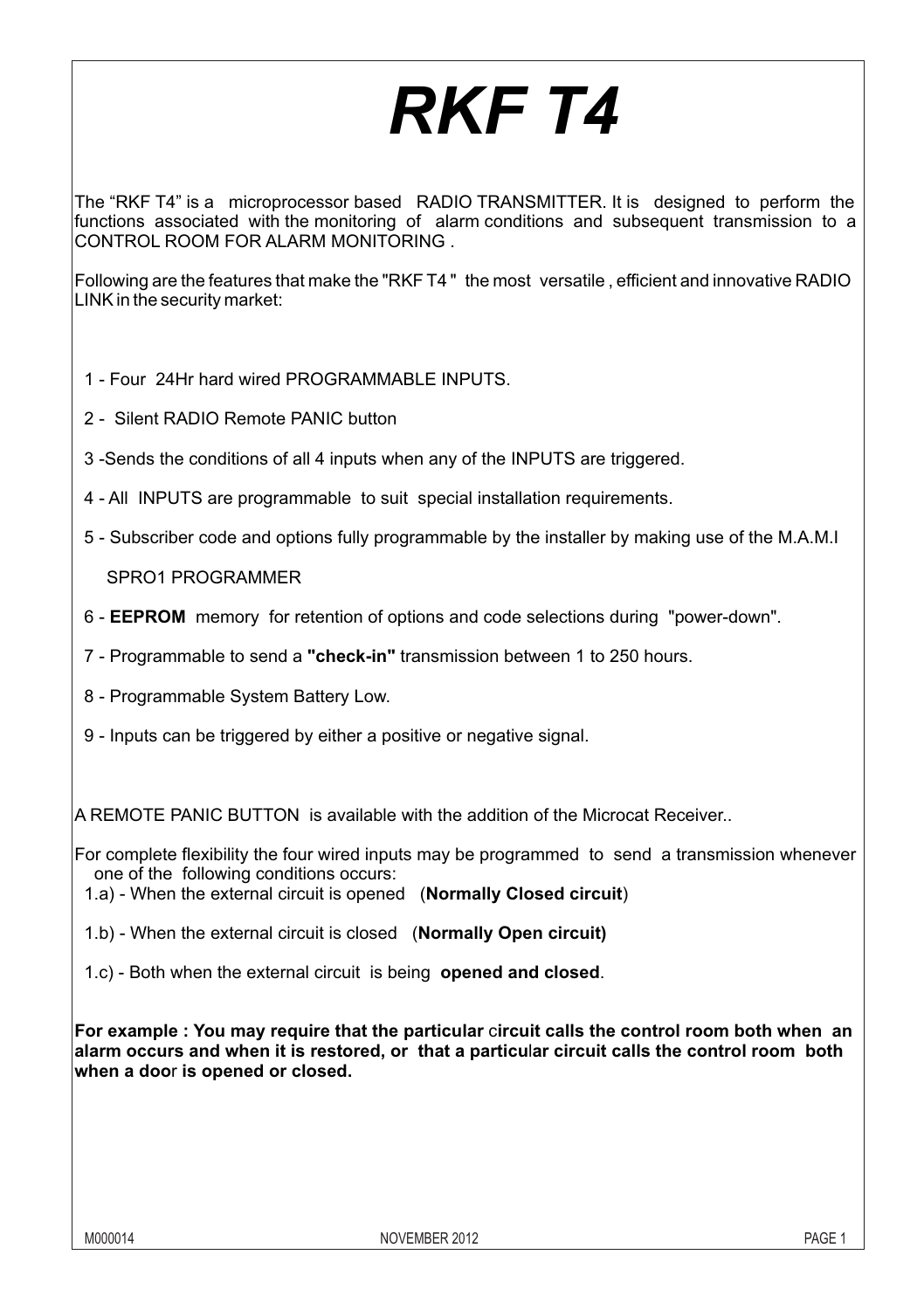## **INSTALLATION NOTES :**

#### **1 - INPUT CONNECTIONS:**

There are 4 inputs available on the BOARD ( **1 TO 4** ). These INPUTS are factoryprogrammed for NORMALLY-OPEN operation, that is: You need to APPLY 12 V (from the common 12V CONNECTION P+) to trigger the alarm.

If you require any of these to be NORMALLY-CLOSED ( trigger on removing 12V), it is necessary to define these circuits in the INVERT register (see "PROGRAMMING THE RKF -T4 "(key .3)) Entering "1" will change that circuit from N.O to N.C

**4 - RECEIVER CONNECTIONS:** ( for Remote Panic Button)

 The external receiver (Micro-Cat - R0) must be connected before power up! Mount the receiver no more than five metres from the unit. 12 Volts DC for the receiver is available between **(-) & P(+).** The third connection, **(RX),** to the receiver is the data connection.

**5 - POWER SUPPLY:** The unit works on a 12 V DC Supply.(Not less that 0.5mm cable)

**8 - BATTERY CONNECTIONS:** The standby battery ratings must be : 12v with a recommended capacity of 6.5 A/hr . The standby battery must be connected between **BATT(NEGATIVE)** and **BATT(POSITIVE)**. As a protection for battery polarity reversal, **crow-bar polarity protection has been implemented**. It may be therefore necessary to change the "BATTERY" fuse after connecting the battery incorrectly.

**Guarantee DOES NOT cover damages caused by REVERSE/ INCORRECT connection to the battery.**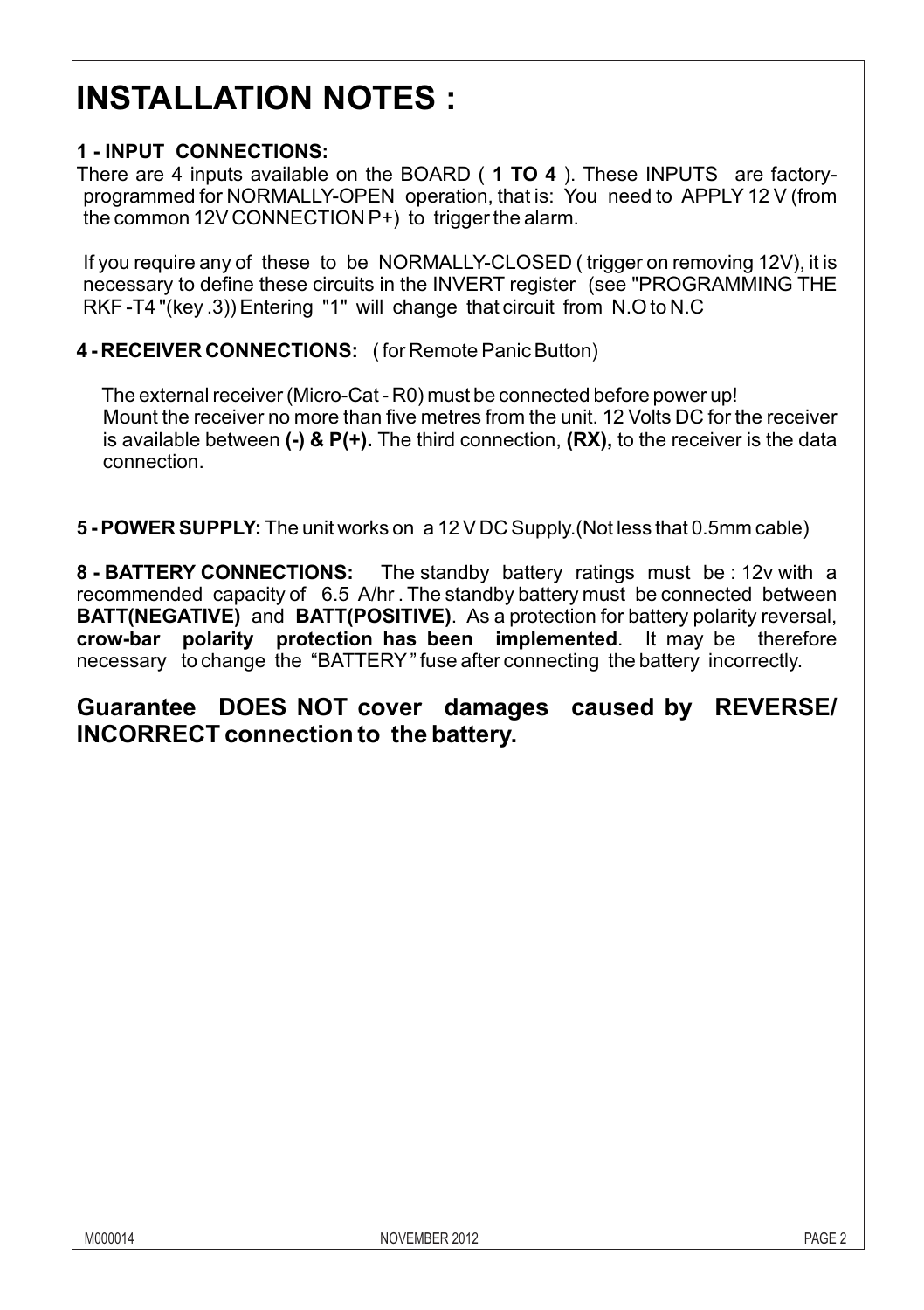#### *INSTALLER CODE* **PROGRAMMING THE RKF - T4**

| THE RKF-T4 IS PROGRAMMED WITH A "FACTORY DEFAULT" SET OF OPTIONS.                                                                                                                                                                                                                                                                                                                                                                                                                                                                                                                                                                              |                                                                                                             |                                                                                                       |                                                                                                                      |                                                                                                                                          |
|------------------------------------------------------------------------------------------------------------------------------------------------------------------------------------------------------------------------------------------------------------------------------------------------------------------------------------------------------------------------------------------------------------------------------------------------------------------------------------------------------------------------------------------------------------------------------------------------------------------------------------------------|-------------------------------------------------------------------------------------------------------------|-------------------------------------------------------------------------------------------------------|----------------------------------------------------------------------------------------------------------------------|------------------------------------------------------------------------------------------------------------------------------------------|
| ALTHOUGH THE"FACTORY" OPTIONS REFLECT THE CHOICE OF THE MAJORITY OF INSTALLERS AND<br>END-USERS, PROPER OPERATION AND COMPLIANCE WITH SPECIFIC REQUIREMENTS CAN BE<br>ACHIEVED THROUGH REPROGRAMMING.                                                                                                                                                                                                                                                                                                                                                                                                                                          |                                                                                                             |                                                                                                       |                                                                                                                      |                                                                                                                                          |
| THE PROGRAMMABLE OPTIONS ARE DIVIDED INTO 3 SECTIONS:                                                                                                                                                                                                                                                                                                                                                                                                                                                                                                                                                                                          |                                                                                                             |                                                                                                       |                                                                                                                      |                                                                                                                                          |
| - 1 - SYSTEM OPTION  REGISTERS.<br>-2-SYSTEM I.D. CODES<br>- 3 - CIRCUIT (ZONE) OPTION REGISTERS.                                                                                                                                                                                                                                                                                                                                                                                                                                                                                                                                              |                                                                                                             |                                                                                                       |                                                                                                                      |                                                                                                                                          |
| <b>PROGRAMMING:</b>                                                                                                                                                                                                                                                                                                                                                                                                                                                                                                                                                                                                                            |                                                                                                             |                                                                                                       |                                                                                                                      |                                                                                                                                          |
| 1) Connect the programmer (SPRO 1) as indicated in <b>FIG.02</b> .<br>2) Hold down programming button on SPRO and apply power by connecting the 12V, release the programming button<br>WARNING: observe the polarity markings on the board.<br>3) Press the # (ENTER) key on the programmer. The unit will "Lock" onto the 4channel TX and will,<br>for a brief moment, display the product number (03) of the transmitter.<br>4) Following a successful "LOCK ON ", an "F" will be displayed by the programmer.<br>5) The system is now ready to program any of the registers indicated below.<br>6) Enter # after programming each register. |                                                                                                             |                                                                                                       |                                                                                                                      |                                                                                                                                          |
| <b>SECTION 1:</b>                                                                                                                                                                                                                                                                                                                                                                                                                                                                                                                                                                                                                              | <b>SYSTEM OPTION REGISTERS</b>                                                                              |                                                                                                       |                                                                                                                      |                                                                                                                                          |
| <b>OPTIONS REGISTER NO. 1</b>                                                                                                                                                                                                                                                                                                                                                                                                                                                                                                                                                                                                                  | 0[1]<br>[#]                                                                                                 |                                                                                                       |                                                                                                                      | $NOTE: \bigcirc = ON$                                                                                                                    |
| $ON = N/A$                                                                                                                                                                                                                                                                                                                                                                                                                                                                                                                                                                                                                                     |                                                                                                             | OFF= N/A                                                                                              |                                                                                                                      | $\circ$ 1                                                                                                                                |
| $ON = N/A$                                                                                                                                                                                                                                                                                                                                                                                                                                                                                                                                                                                                                                     |                                                                                                             | OFF= N/A                                                                                              |                                                                                                                      | $\circ$ 2                                                                                                                                |
| $ON = N/A$                                                                                                                                                                                                                                                                                                                                                                                                                                                                                                                                                                                                                                     |                                                                                                             | OFF= N/A                                                                                              |                                                                                                                      | $\circ$ 3                                                                                                                                |
| $ON = N/A$                                                                                                                                                                                                                                                                                                                                                                                                                                                                                                                                                                                                                                     |                                                                                                             | OFF= N/A                                                                                              |                                                                                                                      | $\bigcirc$ 4                                                                                                                             |
| <b>REPEATER BIT 1</b><br><b>REPEATER BIT 2</b><br><b>REPEATER BIT 3</b><br><b>REPEATER BIT 4</b>                                                                                                                                                                                                                                                                                                                                                                                                                                                                                                                                               | OFF<br>ON<br><b>REPEATER 1</b><br><b>OFF</b><br>0FF<br><b>OFF</b><br><b>OFF</b><br><b>OFF</b><br><b>OFF</b> | N<br>0FF<br>ON<br><b>REPEATER</b><br>ON<br>ON<br><b>OFF</b><br><b>OFF</b><br><b>OFF</b><br><b>OFF</b> | REPEATER <sub>3</sub><br><b>OFF</b><br>REPEATER 4<br>ON<br><b>OFF</b><br><b>OFF</b><br>ON<br>ON<br>OFF<br><b>OFF</b> | FACTORY DEFAULT<br>$\circ$ 5<br><b>REPEATER 5</b><br><b>REPEATER 7</b><br>on<br>$\circ$ 6<br>ON<br>ON<br>$\bigcirc$ 7<br>ON<br>$\circ$ 8 |
| <b>OPTIONS REGISTER NO. 2</b>                                                                                                                                                                                                                                                                                                                                                                                                                                                                                                                                                                                                                  | F#1                                                                                                         |                                                                                                       |                                                                                                                      |                                                                                                                                          |
| <b>NEW! ON= SEND FTX FORMAT</b>                                                                                                                                                                                                                                                                                                                                                                                                                                                                                                                                                                                                                |                                                                                                             | <b>OFF= SEND DTMF FORMAT</b>                                                                          |                                                                                                                      | $\circ$ 1                                                                                                                                |
| $ON = N/A$                                                                                                                                                                                                                                                                                                                                                                                                                                                                                                                                                                                                                                     |                                                                                                             | OFF= N/A                                                                                              |                                                                                                                      | $\circ$ 2                                                                                                                                |
| $ON = N/A$                                                                                                                                                                                                                                                                                                                                                                                                                                                                                                                                                                                                                                     |                                                                                                             | OFF= N/A                                                                                              |                                                                                                                      | $\circ$ 3                                                                                                                                |
| $ON = N/A$                                                                                                                                                                                                                                                                                                                                                                                                                                                                                                                                                                                                                                     |                                                                                                             | OFF= N/A                                                                                              | <b>OFF</b> = DO NOT REPORT SYSTEM BATTERY LOW                                                                        | FACTORY DEFAUL<br>$\circ$ 4                                                                                                              |
| <b>ON= REPORT SYSTEM BATTERY LOW</b><br>$ON = N/A$                                                                                                                                                                                                                                                                                                                                                                                                                                                                                                                                                                                             |                                                                                                             | OFF= N/A                                                                                              |                                                                                                                      | $\circ$ 5                                                                                                                                |
| <b>ON= CHECK-IN AT TIMED INTERVALS</b>                                                                                                                                                                                                                                                                                                                                                                                                                                                                                                                                                                                                         |                                                                                                             | OFF= DO NOT CHECK-IN                                                                                  |                                                                                                                      | ⊙ 6<br>$\circ$ 7                                                                                                                         |
| $ON = N/A$                                                                                                                                                                                                                                                                                                                                                                                                                                                                                                                                                                                                                                     |                                                                                                             | OFF= N/A                                                                                              |                                                                                                                      | $\circ$ 8                                                                                                                                |
|                                                                                                                                                                                                                                                                                                                                                                                                                                                                                                                                                                                                                                                |                                                                                                             |                                                                                                       |                                                                                                                      |                                                                                                                                          |
|                                                                                                                                                                                                                                                                                                                                                                                                                                                                                                                                                                                                                                                |                                                                                                             |                                                                                                       |                                                                                                                      |                                                                                                                                          |
| <b>LOAD FACTORY DEFAULTS</b>                                                                                                                                                                                                                                                                                                                                                                                                                                                                                                                                                                                                                   | $\overline{3}$<br>$\overline{7}$                                                                            | $\left  \# \right $                                                                                   | <b>NOTE: THIS OPERATION WILL</b><br>DEFAULT VALUES.                                                                  | <b>ERASE ALL USER PROGRAMMING</b><br>AND RESET THE RKF T4 TO FACTORY                                                                     |
| <b>EXIT PROGRAMMING MODE</b>                                                                                                                                                                                                                                                                                                                                                                                                                                                                                                                                                                                                                   | 3 <sup>1</sup><br>$\bf{0}$                                                                                  | #                                                                                                     | PROGRAMMING SESSION.                                                                                                 | THIS OPERATION WILL TERMINATE THE                                                                                                        |
| M000014                                                                                                                                                                                                                                                                                                                                                                                                                                                                                                                                                                                                                                        | NOVEMBER 2012                                                                                               |                                                                                                       |                                                                                                                      | PAGE 3                                                                                                                                   |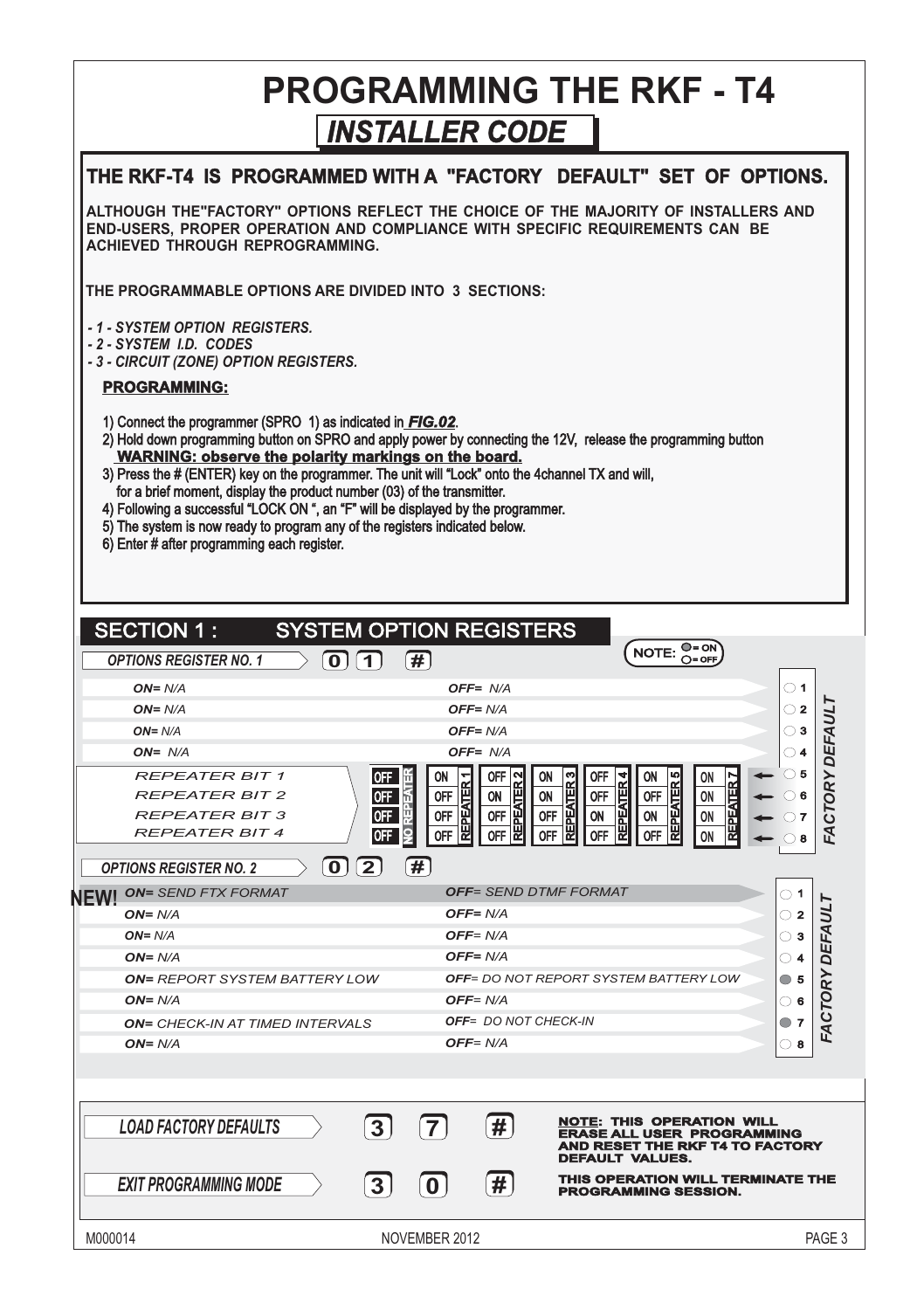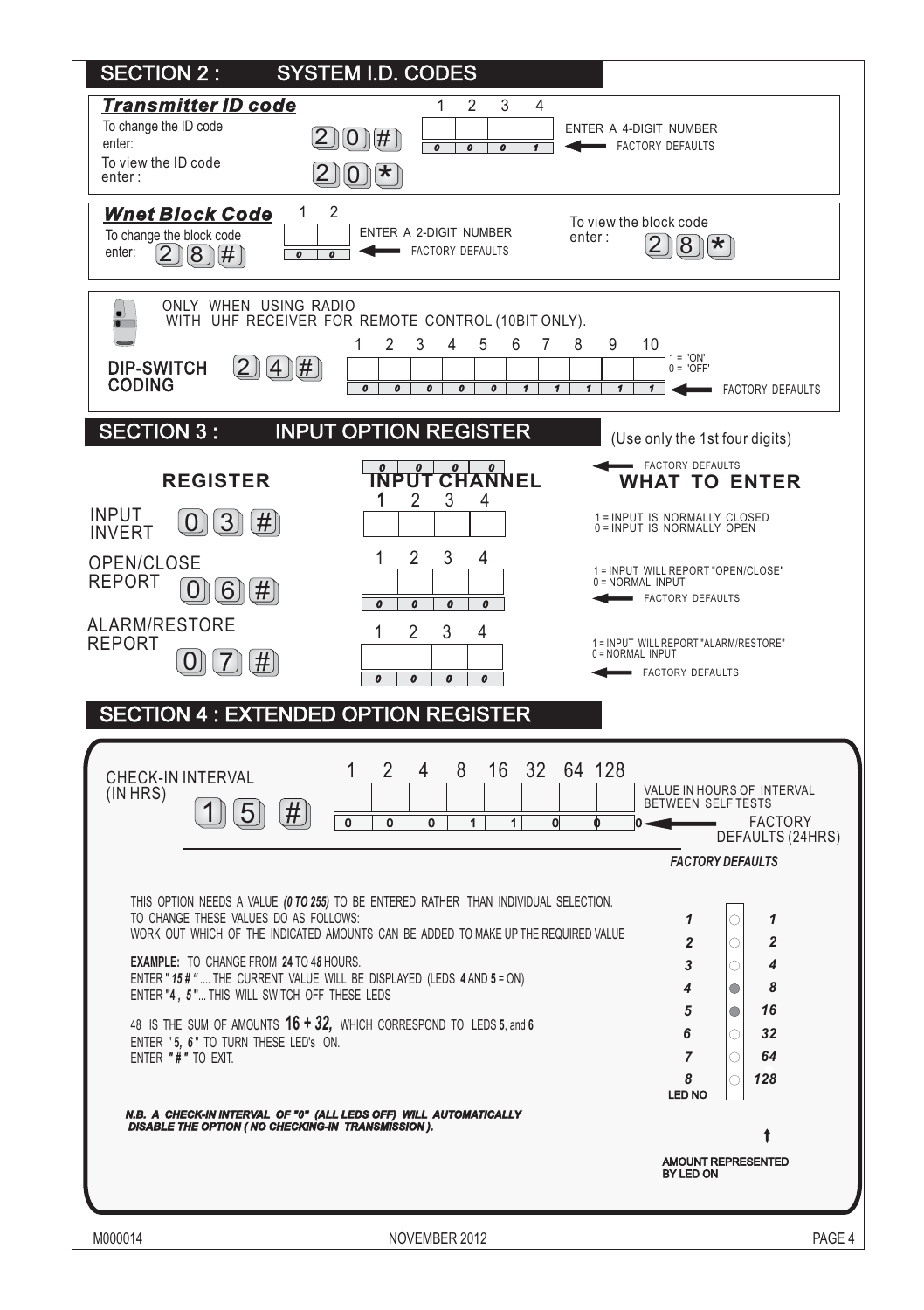